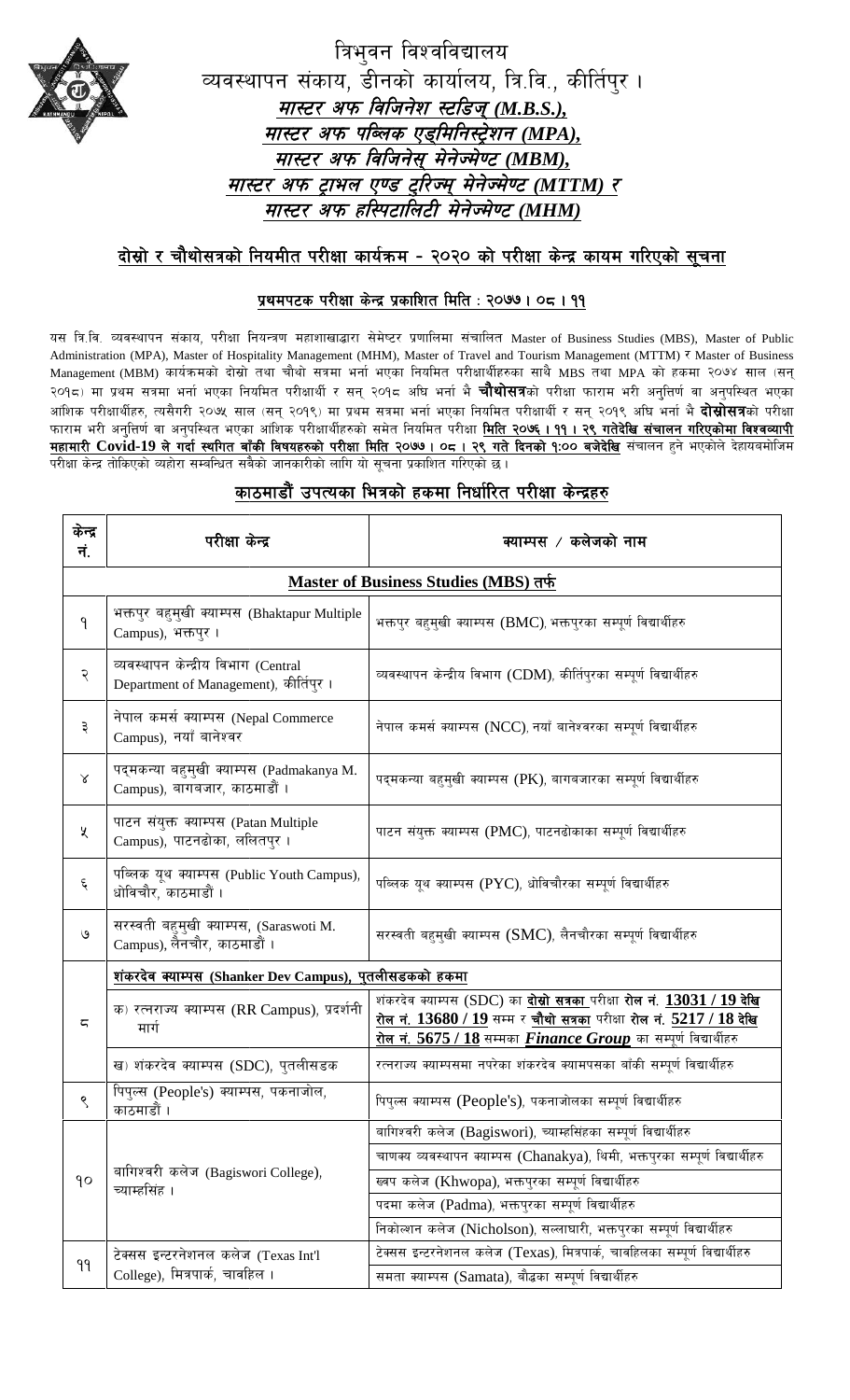|           | पुष्पलाल मेमोरियल कलेज (Pushpalal                                                    | पुष्पलाल मेमोरियल कलेज (Pushpalal), चावहिलका सम्पूर्ण विद्यार्थीहरु                                                                             |
|-----------|--------------------------------------------------------------------------------------|-------------------------------------------------------------------------------------------------------------------------------------------------|
| १२        | Memorial College), चावहिल ।                                                          | रिलायन्स कलेज (Reliance), चावहिलका सम्पूर्ण विद्यार्थीहरु                                                                                       |
| ۹३        | ब्रिलियन्ट बहुमुखी क्याम्पस (Brilliant M.<br>Campus), चावहिल ।                       | ब्रिलियन्ट बहुमुखी क्याम्पस (Brilliant), चावहिलका सम्पूर्ण विद्यार्थीहरु                                                                        |
|           |                                                                                      | सेन्ट लरेन्स कलेज (St. Lawrence), चावहिलका सम्पूर्ण विद्यार्थीहरु                                                                               |
|           | लुम्बिनी एकेडेमिक कलेज (Lumbini                                                      | लुम्बिनी एकेडेमिक कलेज (Lumbini), चावहिलका सम्पूर्ण विद्यार्थीहरु                                                                               |
| $\gamma$  | Academic College), चावहिल ।                                                          | जि.पि. कोइराला मेमोरियल (कर्म्युनिटी) कलेज (GP Koirala), चावहिलका<br>सम्पूर्ण विद्यार्थीहरु                                                     |
|           | श्रमिक शान्ति क्याम्पस (Shramik Shanti<br>Campus), च्यासल, ललितप्र।                  | श्रमिक शान्ति क्याम्पस (Shramik), च्यासल, ललितपुरका सम्पूर्ण विद्यार्थीहरु                                                                      |
| gy        |                                                                                      | काठमाडौं मोडेल कलेज ( $\mathbf{KMC}$ ), बालकुमारीका सम्पूर्ण विद्यार्थीहरु                                                                      |
|           |                                                                                      | क्याम्पियन कलेज (Campion), कुपण्डोलका सम्पूर्ण विद्यार्थीहरु                                                                                    |
|           | युनिक कलेज अफ मेनेज्मेण्ट (Unique                                                    | युनिक कलेज अफ मेनेज्मेण्ट (Unique), ललितपुरका सम्पूर्ण विद्यार्थीहरु                                                                            |
| ۹६        | College of Mgmt.), ललितपुर ।                                                         | नेशफिल्ड इन्टरनेशनल कलेज (Nesfield) का सम्पूर्ण विद्यार्थीहरु                                                                                   |
|           | निम्स कलेज (Nims College), लगनखेल।                                                   | निम्स कलेज (Nims), लगनखेलका सम्पूर्ण विद्यार्थीहरु                                                                                              |
|           |                                                                                      | क्यारिबियन (Caribbean) कलेज, मानभवन, ललितपुरका सम्पूर्ण विद्यार्थीहरु                                                                           |
|           |                                                                                      | ब्लूबर्ड (Bluebird) कलेज, कुमारीपाटी, ललितपुरका सम्पूर्ण विद्यार्थीहरु                                                                          |
| $9^\circ$ |                                                                                      | डी.ए.भी. कलेज अफ म्यानेज्मेण्ट (DAV) का सम्पूर्ण विद्यार्थीहरु                                                                                  |
|           |                                                                                      | ओजश्वी कलेज (Ojaswi), कुमारीपाटी, ललितपुरका सम्पूर्ण विद्यार्थीहरु                                                                              |
|           |                                                                                      | पाटननिष्ठ क्याम्पस (Patan Nistha), बखुण्डोलका सम्पूर्ण विद्यार्थीहरु                                                                            |
|           |                                                                                      | युनाइटेड कलेज (United), कुमारीपाटी, ललितपुरका सम्पूर्ण विद्यार्थीहरु                                                                            |
|           | सेण्ट जेभियर्स कलेज (St. Xavier's College),                                          | सेन्ट जेभियर्स कलेज (St. Xaviers), माइतीघरका सम्पूर्ण विद्यार्थीहरु                                                                             |
| ۹≂        | माईतीघर, काठमाडौं ।<br>क्यानभास ईन्टरनेशनल कलेज (Canvas Int'l<br>College), बसुन्धरा। | ट्रिटन इन्टरनेशनल कलेज (Triton), तिनकुनेका सम्पूर्ण विद्यार्थीहरु                                                                               |
|           |                                                                                      | क्यानभास ईन्टरनेशनल कलेज (Canvas), बसुन्धराका सम्पूर्ण विद्यार्थीहरु                                                                            |
| 99        |                                                                                      | एक्टिभ एकेडेमि कलेज (Active), बसुन्धराका सम्पूर्ण विद्यार्थीहरु                                                                                 |
|           |                                                                                      | के एण्ड के इन्टनेशनल कलेज (K & K), बानेश्वरका सम्पूर्ण विद्यार्थीहरु                                                                            |
| २०        | के एण्ड के इन्टनेशनल कलेज $(K & K)$ ,<br>बानेश्वर ।                                  | एम्बिसन कलेज (Ambition), बानेश्वरका सम्पूर्ण विद्यार्थीहरु                                                                                      |
|           |                                                                                      | ग्लोबल कलेज (Global), मध्य बानेश्वरका सम्पूर्ण विद्यार्थीहरु                                                                                    |
|           | प्रिमियर कलेज (Premier College), नयाँ<br>बानेश्वर ।                                  | प्रिमियर कलेज (Premier), नयाँ बानेश्वरका सम्पूर्ण विद्यार्थीहरु                                                                                 |
| २१        |                                                                                      | स्वयम्भू इन्टरनेशनल कलेज (Swoyambhu), नयाँ बानेश्वरका सम्पूर्ण विद्यार्थीहरु                                                                    |
|           | डिल्लीबजार कन्या क्याम्पस (Dillibazar Kanya                                          | डिल्लीबजार कन्या क्याम्पस (Dillibazar), डिल्लीबजारका सम्पूर्ण विद्यार्थीहरु                                                                     |
| २२        |                                                                                      | कलेज अफ बिजिनेश मेनेज् <b>मेण्ट</b> (CBM), डिल्लीबजारका सम्पूर्ण विद्यार्थीहरु                                                                  |
|           | Camspus), डिल्लीबजार।                                                                |                                                                                                                                                 |
|           |                                                                                      | द टाइम्स इन्टरनेशनल कलेज (The Times), डिल्लीबजारका सम्पूर्ण विद्यार्थीहरु<br>किष्ट कलेज अफ मेनेजमेण्ट (KIST), कमलपोखरीका सम्पूर्ण विद्यार्थीहरु |
| २३        | किष्ट कलेज अफ मेनेजमेण्ट (KIST),<br>कमलपोखरी ।                                       |                                                                                                                                                 |
|           |                                                                                      | जेभियर ईन्टरनेशनल कलेज (Xavier), कालोपुलका सम्पूर्ण विद्यार्थीहरु                                                                               |
| २४        | ग्रिनफिल्ड नेशनल कलेज (Greenfield                                                    | ग्रिनफिल्ड नेशनल कलेज (Greenfield), सितापाइलाका सम्पूर्ण विद्यार्थीहरु                                                                          |
|           | National College), सितापाइला ।                                                       | रेन्वो इन्टरनेशनल कलेज (Rainbow), डल्लुका सम्पूर्ण विद्यार्थीहरु                                                                                |
|           | काठमाडौं बर्नहार्ट कलेज (Ktm. Bernhardt<br>College), बाफल।                           | काठमाडौं बर्नहार्ट कलेज (Bernhardt), बाफलका सम्पूर्ण विद्यार्थीहरु                                                                              |
| २५        |                                                                                      | काठमाडौं कलेज अफ सेन्ट्रल स्टेट (Ktm. College of Central State)<br>कालीमाटीका सम्पूर्ण विद्यार्थीहरु                                            |
|           |                                                                                      | एभरेष्ट इन्टरनेशनल कलेज (EIC), सोल्टीमोडका सम्पूर्ण विद्यार्थीहरु                                                                               |
|           |                                                                                      | नेपालय कलेज (Nepalaya), कलंकीका सम्पूर्ण विद्यार्थीहरु                                                                                          |
| २६        | कोटेश्वर बहुमुखी क्याम्पस (Koteswor<br>Multiple Campus), कोटेश्वर।                   | कोटेश्वर बहुमुखी क्याम्पस (Koteswor), कोटेश्वरका सम्पूर्ण विद्यार्थीहरु                                                                         |
|           |                                                                                      | हिमालय कलेज (Himalaya), कोटेश्वर-३५, काठमाडौंका सम्पूर्ण विद्यार्थीहरु                                                                          |
|           | नवोदित कलेज (Navodit College), सामाखुशी                                              | नवोदित कलेज (Navodit), सामाखुशीका सम्पूर्ण विद्यार्थीहरु                                                                                        |
| २७        |                                                                                      | लिंकन कलेज (Lincoln), गोंगबुँका सम्पूर्ण विद्यार्थीहरु                                                                                          |
|           |                                                                                      | साउथवेष्टर्न स्टेट कलेज (Southwestern), काठमाडौंका सम्पूर्ण विद्यार्थीहरु                                                                       |
|           |                                                                                      | एन. आर. कलेज (N.R.), नेपालटार, काठमाडौंका सम्पूर्ण विद्यार्थीहरु                                                                                |
|           | मनमोहन मेमोरियल कलेज (Manamohan<br>Memorial College), सोइख्ट्टे।                     | मनमोहन मेमोरियल कलेज (Manamohan), सोह्रखुट्टेका सम्पूर्ण विद्यार्थीहरु                                                                          |
| २८        |                                                                                      | मोर्डन नेपाल (Modern Nepal) कलेजका सम्पूर्ण विद्यार्थीहरु                                                                                       |
|           |                                                                                      | नेशनल कलेज (National), लैनचौरका सम्पूर्ण विद्यार्थीहरु                                                                                          |
|           |                                                                                      | प्राइम (Prime) कलेजका सम्पूर्ण विद्यार्थीहरु                                                                                                    |
| २९        | जया बहुमुखी क्याम्पस (Jaya Multiple<br>Campus), जोरपाटी।                             | जया बहुमुखी क्याम्पस (Jaya Multiple), जोरपाटीका सम्पूर्ण विद्यार्थीहरु                                                                          |
|           |                                                                                      | कुमारी बहुमुखी क्याम्पस (Kumari), बौद्धका सम्पूर्ण विद्यार्थीहरु                                                                                |
|           |                                                                                      |                                                                                                                                                 |